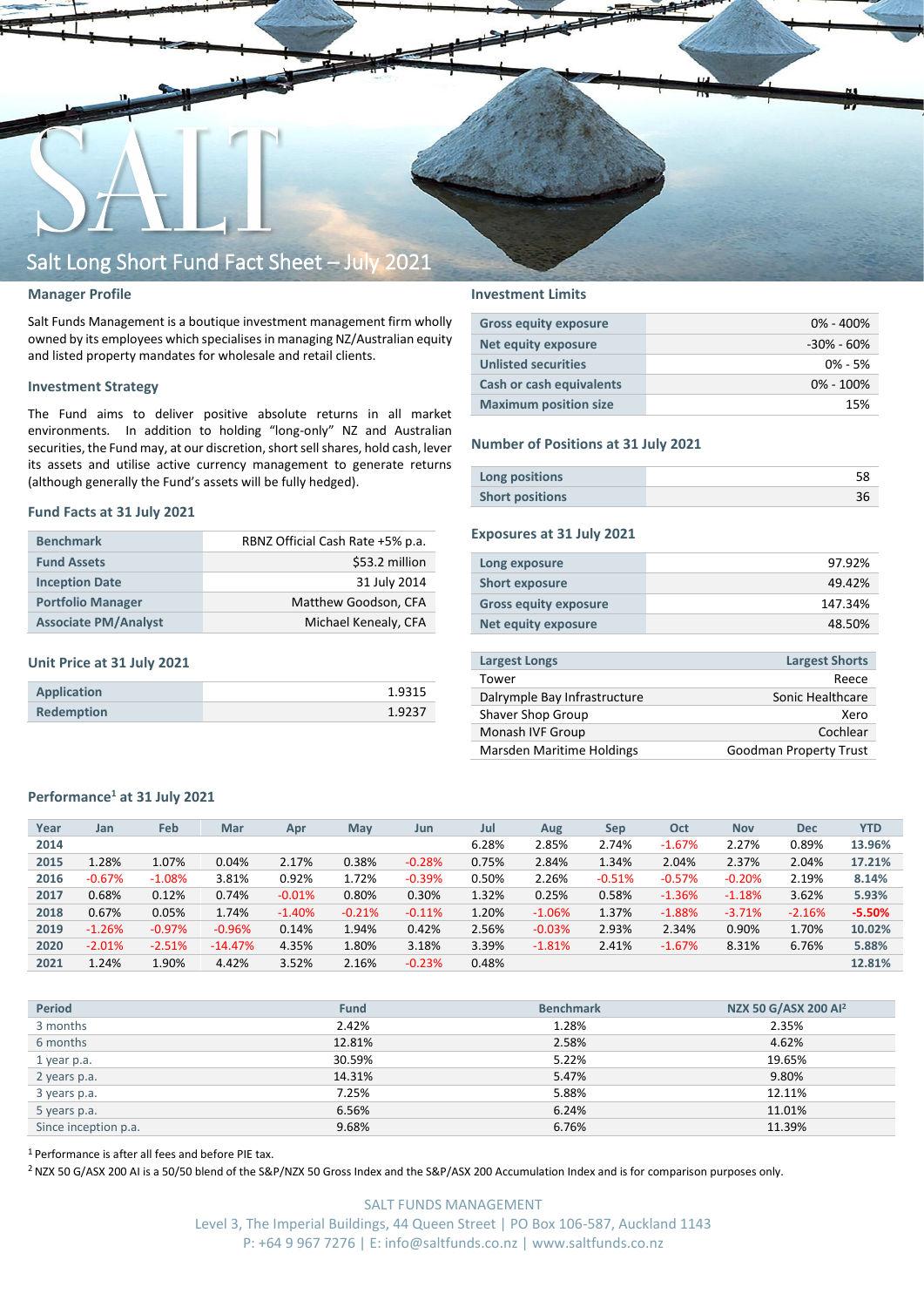## Salt Long Short Fund Fact Sheet July 2021 Page 2 of 5

## **Country Allocation at 31 July 2021 (Gross Equity Exposure) July 2021 Individual Stock Contribution**





## **Fund Commentary**

Dear Fellow Investor,

The month of July saw a satisfactory performance from the Fund with a return of +0.48%. It was a funny month for equity markets, which raised more questions than answers for investors.

How serious is the Covid-19 delta strain? Is the sharp lift in inflation in most countries transitory or not? Will central banks continue to move at a glacial pace if inflation evidence tightens? How hard will the RBNZ have to go? The earlier clear-cut outperformance by cyclicals has faded as yield curves have flattened and July was a month which was driven by individual stocks rather than any over-arching styles or sectors.

The Fund's net length rose from 44% to 48% but much of this happened into market weakness towards the very end of the month. Our gross position declined from a relatively high 156% to a more normal 147%.

We still view our positioning and style as being market-neutral and despite the net length, we added value on down-days for the 50/50 index of NZ and Australia. There were an unusually high eleven negative days for the market in the month, with the average return being -0.36%. We were up on seven of those days, with an average return of +0.16%.

The Fund is continuing to provide equity-like returns with no correlation to equity markets and less volatility than them. While our overall returns have been satisfactory, they have not really stood out against the backdrop of an endless bull market for long-only equities. One day that backdrop will change and we

will continue to aim to grind out positive returns with less volatility and no equity market correlation.

Our over-arching macro view continues to be very clear. Inflation is rising and only a portion of that is transitory. This will require tighter monetary policy and higher bond yields. In turn, equities overall may churn or even decline rather than rise remorselessly. Theoretically, cyclical stocks should do well while quality, growth-at-any-price and there-is-no-alternative stocks should struggle. More on this soon. Our macro view has been spot-on until the last couple of months, but we have seen little to dissuade us from it, so we remain positioned accordingly.

For the last couple of decades, non-tradeable inflation in NZ has run at circa 3% but the overall figure has been held back by the massive deflationary impact of China on tradeable inflation, which has been effectively 0%. This story is over. Covid-19 has changed supply chains forever and China's productivity improvements have ceased to keep pace with its increasing costs in any case.

We now have a situation where non-tradeable inflation is rising more strongly than ever but tradeable inflation has also joined the party – partly transitory due to passing Covid impacts, partly not as supply chains have changed.

The next step is that once inflation moves into the labour market, the risks of a decidedly non-transitory wage/price spiral become considerable. Labour is 60-70% of the cost of everything.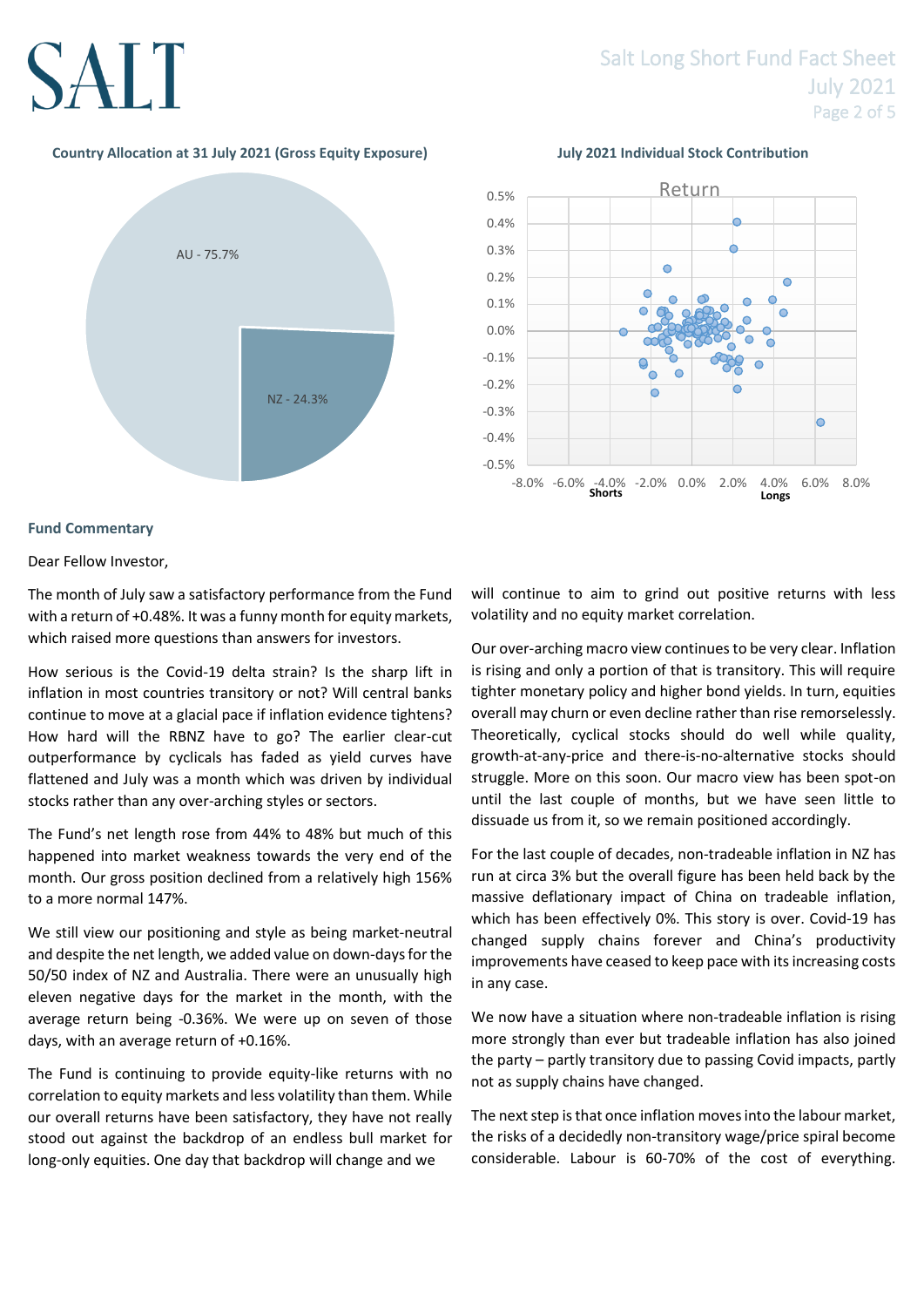Anecdotal stories currently abound of labour shortages and sharp wage inflation. According to the July ANZ Bank Business Outlook Survey, a staggering 88.2% of firms expect their costs to rise over the next year. Generalised inflation expectations rose from 2.41% to 2.70% and as shown in the chart below, the latemonth sample set was running at +3.3%. Shame about the 1%- 3% inflation target – the RBNZ has well and truly over-egged the pudding.



As this piece is being written, the March quarter HLFS Survey came out with the unemployment rate plunging to 4.0% and hourly wage inflation running at +4.5%. Over the next couple of quarters, we forecast the unemployment rate to reach 3.5%. Our economist, Bevan Graham points out that the last time it was this low was pre-GFC and the Overnight Cash Rate then was 8.25%. Different times indeed!

The March quarter CPI was released mid-month and showed a colossal quarterly reading of +1.3%, with tradeable inflation at +1.7% and non-tradeable inflation at +1.2%. At month's beginning, if you'd been told that the RBNZ would end its bondbuying early, that we'd see a CPI reading such as this and that NZ 10-year bond yields would proceed to rally from 1.77% to 1.51%, then you would have been put in a straitjacket.

The yield curve flattened sharply in the month, with the benchmark funding rate of 3-year swap rising from 1.00% to 1.21%, It was a mere 0.01% in late October. There is little evidence so far but this must surely start to bring an end to the massive cap rate contraction we have seen across all classes of property, be it commercial or residential.

Put all this together and it has been a funny couple of months. Inflation has soared as we expected but the market has counterintuitively taken long term nominal bond yields lower. In equities, this has naturally seen cyclicals and value lag, while quality and growth have returned to outperforming.

Why have yields fallen? Firstly, there seems to be a greater belief globally than in NZ that inflation pressures are indeed transitory. Along with this, the Fed has been as dovish as it could possibly be in the face of contrary evidence. Further, the ECB has moved to a symmetric inflation mandate of 2% over time, which in practical terms is being viewed as QE forever. With sovereign debt levels soaring, a cynic might think the only way out is to keep interest rates well below inflation  $-$  a dangerous game indeed.

The combination of high inflation and plunging bond yields has led to record low real bond yields. This is shown in the chart below for US 10-years, which subtracts expected 10-year inflation from 10-year nominal yields. An investor now has the pleasure of losing -1.17% of their money each year in real terms for the next 10 years. This is financial repression at its finest – this is a time to be a borrower rather than a saver.



This is a wonderful environment for risky assets as investors get pushed up the risk curve to find some form of yield. It explains the persistent strength in equities and the all-time lows in junk bond spreads. With ever more money coming in behind and driving prices to new highs, bulls are operating in a virtuous circle of their obvious investing brilliance as they put more money to work.

For example, the long-followed Investors' Intelligence Survey of newsletter writer opinion has just reached its highest level since 1976. As can be seen in the chart below it has a storied history as an accurate contrarian indicator when it reaches extremes.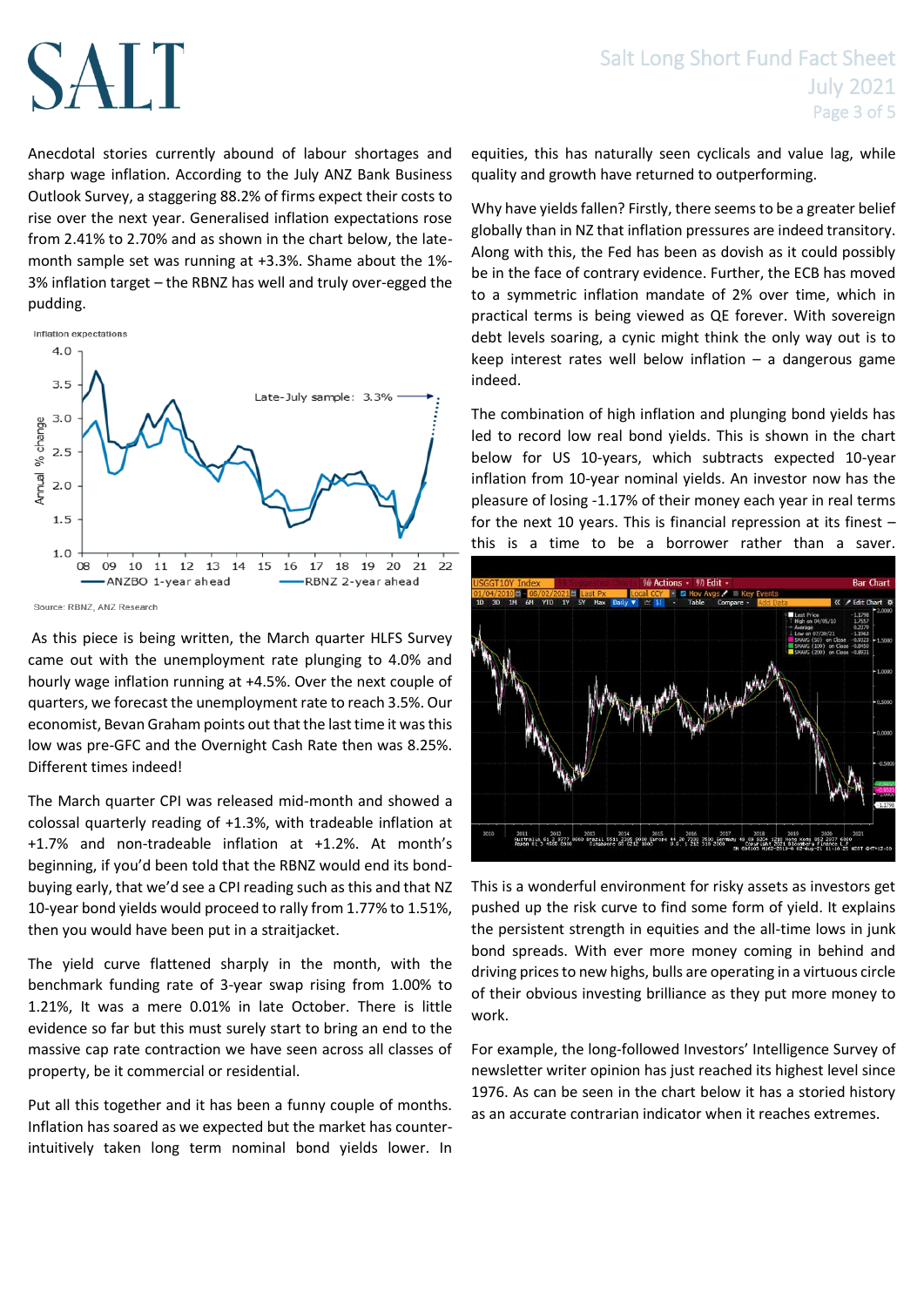

So, how are we positioning the Fund in this rather extreme environment? We remain net short GAAP (growth at any price) stocks as they will lag when bond yields rise but we are being light-footed given the wall of credulous money chasing them. We are carefully shorting some quality darling names whose multiples have reached the stratosphere.

We have lowered our net exposure to real estate securities, which may come under pressure as term deposit rates and funding costs lift. We had earlier taken a degree of profit in cyclical exposures as we suspect that inflation will not be entirely transitory but economies could still slow in a stagflationary combination.

So, what do we own and how can we be 48% net long given our fears that central banks have gone too far and that a reality check may occur? What we are finding is a whole range of special situation longs which have fallen off the radar screens of investors. We are having little difficulty getting growth at a cheap valuation multiple. Interesting names and examples include:

- Tower we have written about TWR ad nauseum so will merely note that the market has put a multiple on a bad claims year, that they have sizeable excess capital to fund growth, and that while it will take time to lift pricing to fully cover claims cost inflation, the outlook for investment yields is improving rapidly for their short duration book.
- Dalrymple Bay Infrastructure, a coking coal export port that is on a >10% gross dividend yield to a NZ investor with growth as they move from a heavy-handed to lighthanded regulatory regime. They are not thermal coal.
- Shaver Shop another long-time favourite but still on a cash PE of a mere 4.0x with no gearing. A degree of this

## Salt Long Short Fund Fact Sheet July 2021 Page 4 of 5

is unrepeatable from Covid but they still have strong future growth from franchisee buy-outs and category expansion.

- Monash IVF  $-$  data points to extremely strong IVF numbers in Australia which are well above the 2019 year and they have no debt so have plenty of room for bolton acquisitions and capex while still being on a forward PE of 15x, which is cheap for the sector.
- Marsden Maritime MMH has been moribund for some time after strong gains from our initial purchase. Strong long-term growth potential and we will walk in one day and find that the Devonport dry-dock and/or navy are moving there.
	- Genworth Mortgage trading at a huge 40% discount to NTA on fears regarding their CBA contract but could do a major capital return if they didn't retain it. Positive exposure to the Australian housing boom and reported a very strong result as this is written.
- Australian Vintage Group has been a great investment and is still only on a PE of 11x for a dominant wine brand in the low-mid price-point of the UK market. AVG is generating strong cashflow and has a good growth outlook.
- Intega Group  $-$  positive exposure to global infrastructure expenditure, on a sub-10x PE, have put themselves up for sale and stated that, "Intega is performing well…" when they did so.
- Elanor Commercial Property ECF offers a gross yield to a NZ investor of 10.5% with quality B-grade office exposures which stand out on relative value grounds versus peers.
- GDI Property GDI trades at a 10% discount to NTA, with its exposure mainly being to Perth which is trading far below replacement values at a time when investors are clamouring to invest there. On top of this, they have a long-standing syndication business.

Returning to the performance of the Fund in July, our return of circa +0.60% (pre fees and tax) was driven by moderate gains in both the long (+0.29%) and short (+0.27%) books. In a choppy sideways month, it was pleasing to add value from both sides of the ledger. Our overall "winners to losers" ratio was an excellent 62%.